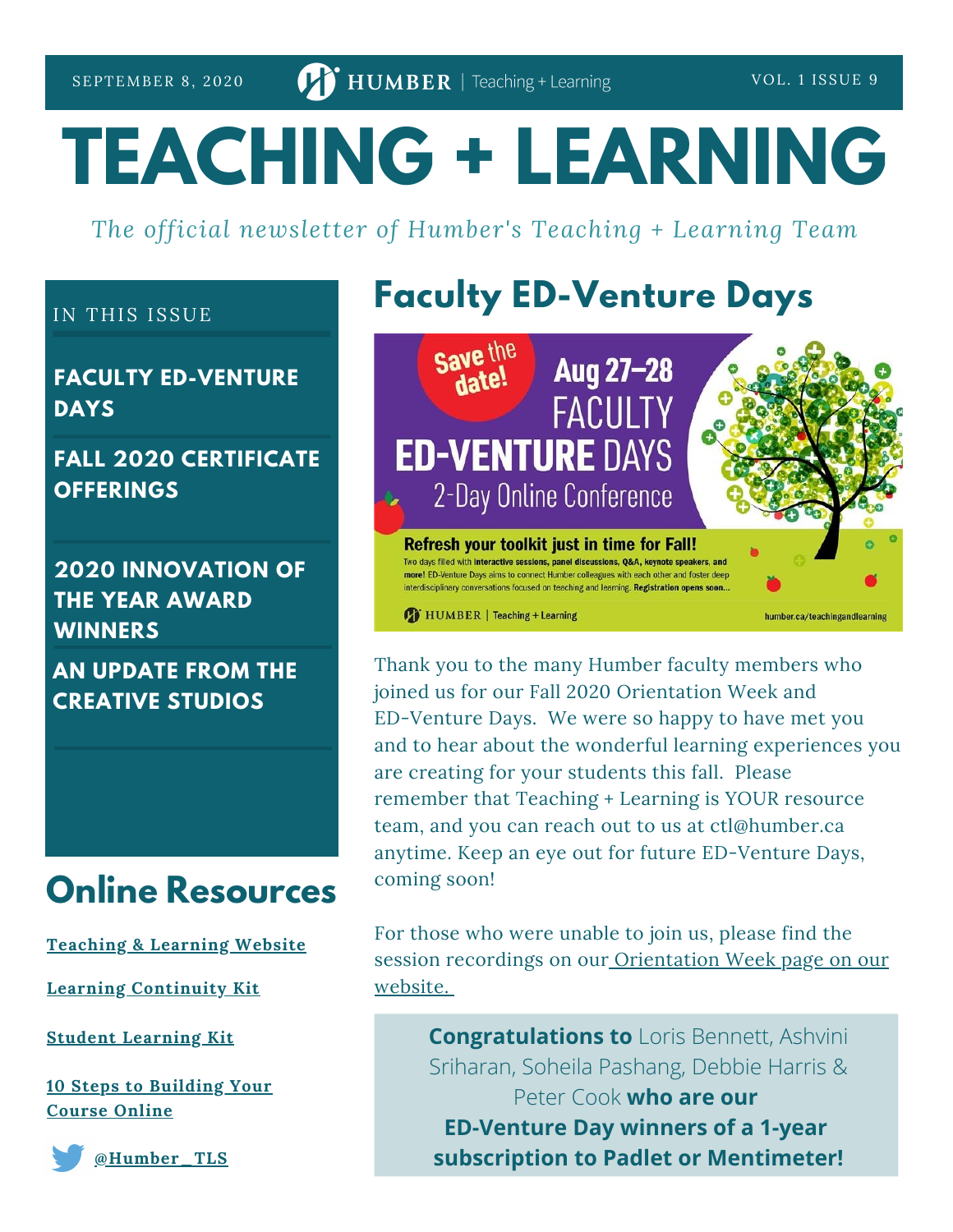# **Fall 2020 Certificate Offerings**

Fall 2020 Certificate Offerings We are offering five (5) certificate programs online in the Fall 2020 semester that are designed to provide participants with essential teaching skills and competencies. To view program information, click on the respective certificate title below.



Culturally Inclusive Educator **[Certificate](https://humber.ca/teachingandlearning/wp-content/uploads/2020/07/CIEC_Fall2020.pdf)** Registration Deadline: September 9th



Inclusive Curricular Design **[Certificate](https://humber.ca/teachingandlearning/wp-content/uploads/2020/08/ICDC_Fall2020.pdf)** Registration Deadline: September 25th



Digital Documents [Accessibility](https://humber.ca/teachingandlearning/wp-content/uploads/2020/08/DDAT_Fall2020.pdf) Training Certificate Registration CLOSED



Teaching [Effectiveness](https://humber.ca/teachingandlearning/wp-content/uploads/2020/07/TEC_Fall2020.pdf) **[Certificate](https://humber.ca/teachingandlearning/wp-content/uploads/2020/07/TEC_Fall2020.pdf)** Registration CLOSED

Teaching in a Digital World Certificate [Registration](https://humber.ca/teachingandlearning/wp-content/uploads/2020/08/TDWC_Fall2020.pdf) CLOSED

### **Faculty Handbook 2020-2021**

The Faculty Handbook 2020-2021 is designed to help faculty become familiar with the facilities and virtual resources available to support you at Humber. It also contains policies and procedures that will contribute to and enrich your teaching [experience.](https://humber.ca/teachingandlearning/wp-content/uploads/2020/08/Faculty-Handbook-2020-2021.pdf) Click here to view or download a copy from the Teaching + Learning website, under Additional Resources.

### **[League Innovation of](https://humber.ca/staff/announcement/2020-league-innovation-year-winner) the Year Award**

**Congratulations SieuMoi Ly & Mary Lee** on being awarded the **League Innovation of the Year Award 2020** for your project "Dispute Resolution Clinic"

HUMBER | Teaching + Learning



### **[Humber Innovation of](https://humber.ca/staff/announcement/2020-humber-innovation-year-winner) the Year Award**

**Congratulations Elinor Bray-Collins & Sara Hassan** on being awarded the

**Humber Innovation of the Year Award 2020** 

for your project "Map It to Win It-Adapting a Global Systems Thinking Competition to the Polytechnic Classroom"

HUMBER | Teaching + Learning

**E ARE<br>UMBER** 

**We want to hear from you! In order to be as responsive to your needs as possible, please take a moment to let us know what you need help with right now. We tailor our programming according to you!**

### **CLICK HERE TO TELL US [WHAT](https://forms.office.com/Pages/ResponsePage.aspx?id=HweSykLzx0CDhWmXpgUmzHV8J_SgUY9OuwXhM-meoV9UNkxVTktOMU8zRzZFWlY3TDVFVzZRSVhRVi4u) YOU NEED HELP WITH**